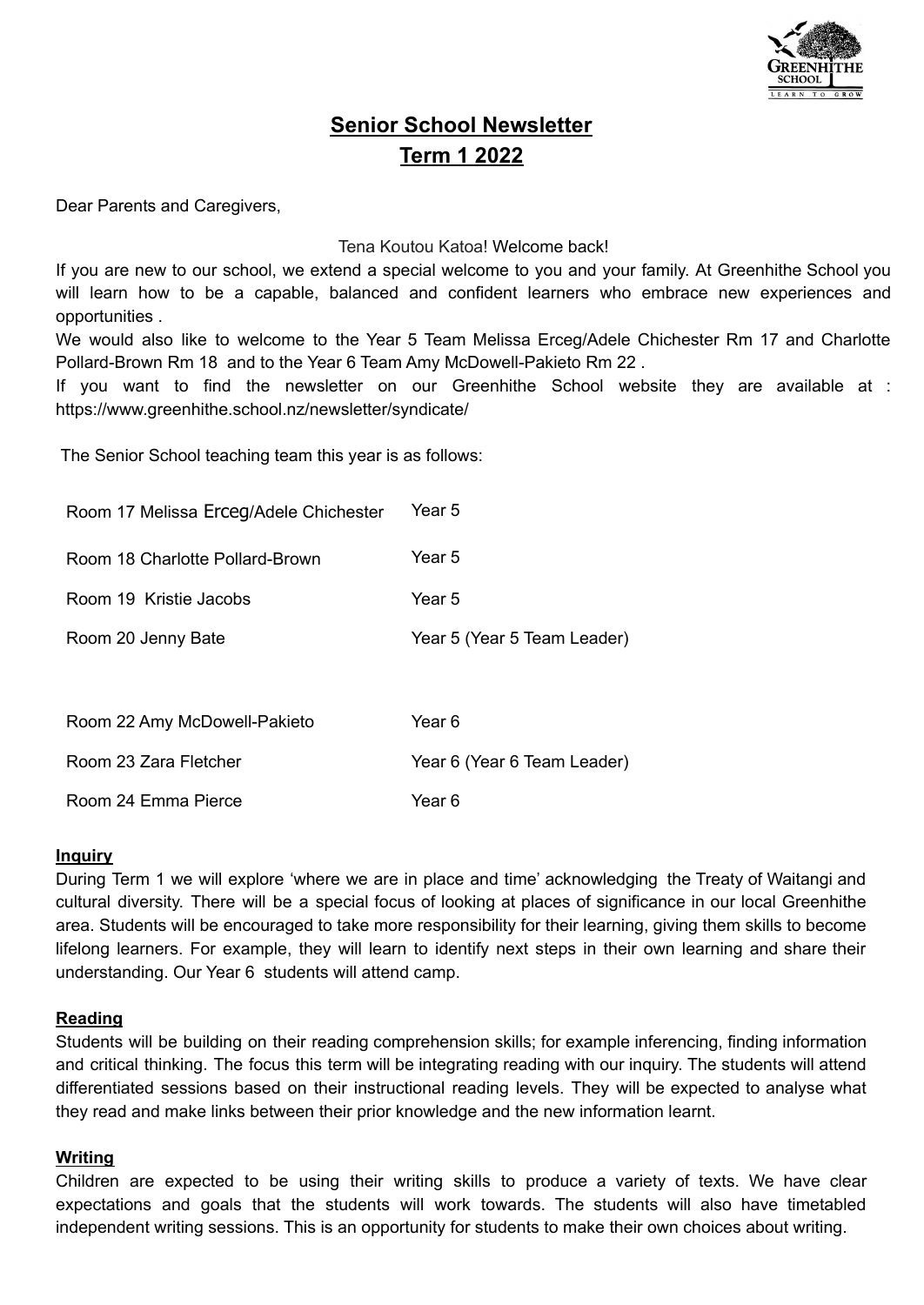## **Spelling**

Students will be learning a range of strategies they can use when learning spelling words. They will also be participating in learning activities based around the knowledge of sounds and developing their vocabulary and grammar.

## **Mathematics**

In the senior school, the focus is on using basic facts knowledge to solve problems across a range of mathematical areas. Our strand learning for this term will be based around 'position and orientation' and statistics.

## **Bring Your Own Device (BYOD)**

Year 5 and 6 students are being invited to bring in their own computer for classroom learning. We would like the students' to use their own device to deepen learning and to make learning more personalised and student-centred. And as a result of this, students who do not have their own devices will have greater access to school owned chromebooks. This opportunity is an invitation, not an expectation, and we are not insisting that students purchase or bring a device. We are giving you the choice. Students will continue to complete regular book work alongside digital platforms.

Laptops, netbooks and Chromebooks will be allowed to be brought to school. Tablets, phones and iPads will not, because they are not able to run the Chrome browser extensions that we use to monitor student behaviour online. Devices will be kept in a locked cupboard during break times. If mobile phones are brought to school they need to be sent to the office, before school and will be kept in a safe place. They can be collected at 3pm.

For more information, and deals on Chromebooks, please visit: **www.greenhithe.school.nz/byod.html**

## **Water Safety (Swimming)**

This will begin this week. All children will need to bring their named togs and towels in a separate bag on their swimming days. A note is required every time your child is unable to participate in swimming.

| <b>Monday</b>                                | <b>Tuesday</b>     | Wednesday                     | <b>Thursday</b>               | <b>Friday</b>                 |
|----------------------------------------------|--------------------|-------------------------------|-------------------------------|-------------------------------|
| <b>Rm 22</b><br><b>Rm 23</b><br><b>Rm 24</b> | Room 17<br>Room 20 | Room 22<br>Room 18<br>Room 19 | Room 23<br>Room 17<br>Room 20 | Room 24<br>Room 19<br>Room 18 |

These are our syndicate's swimming days:

## **General Housekeeping**

## **Activity Fee**

There is a \$35 activity fee per term, per child, you can pay this directly to the office or it can also be paid through internet banking. This activity fee covers the cost of trips and other extracurricular activities. Please ensure that payments are kept up to date. School Bank Account Number: 12 3109 0011698 00 (Please put your child's name as a reference if paying directly into the school bank account).

## **Donations**

Each year the Ministry of Education use decile ratings to help determine how much government funding a school will receive. Greenhithe School is a decile 10 school, which means that we receive the lowest funding possible from the government for our students' education. Therefore, it would be greatly appreciated if you would consider a donation of \$55.00 per term or \$220.00 per year. There are discounts for families of 3 children or more. Please see the office for more information, including a tax rebate through